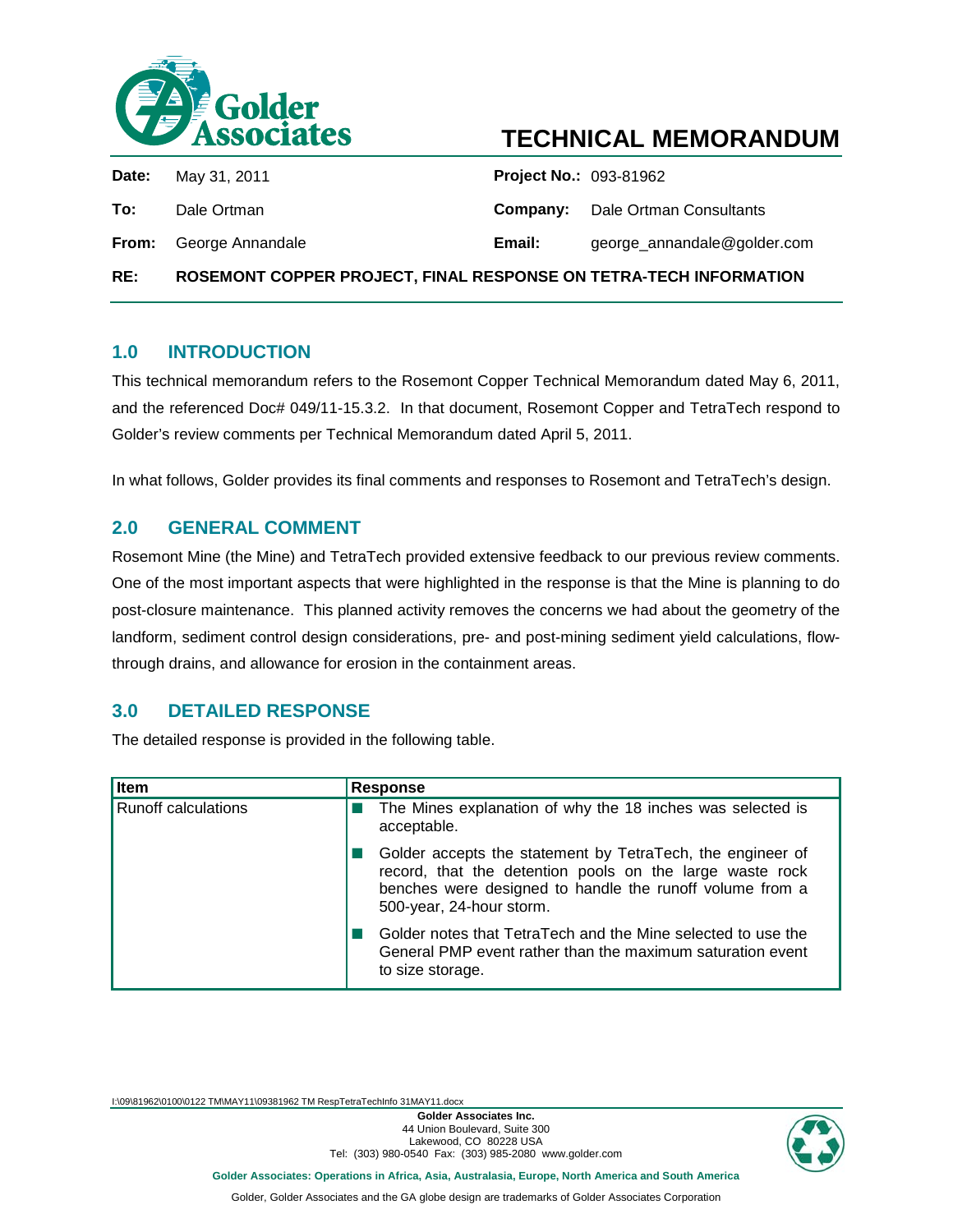| Item                                                              | <b>Response</b>                                                                                                                                                                                                                                                                         |  |  |
|-------------------------------------------------------------------|-----------------------------------------------------------------------------------------------------------------------------------------------------------------------------------------------------------------------------------------------------------------------------------------|--|--|
| Pit diversion and pit storm water<br>calculations                 | Golder accepts the statement by TetraTech, the engineer of<br>record, that the flow-through drain was designed for either the<br>General or Local PMP events.                                                                                                                           |  |  |
|                                                                   | Golder notes that TetraTech and the Mine modified the design<br>criteria for the Pit Stormwater Pond and the Crusher<br>Stormwater Pond, and prepared a design that will pass the<br>flow in excess of the 100-year, 24-hour event instead of<br>storing the PMP event rainfall volume. |  |  |
| Sediment calculations                                             | No comment<br>a se                                                                                                                                                                                                                                                                      |  |  |
| Drainage from perimeter<br>containment areas                      | Golder understands that TetraTech addressed the issues<br>ш<br>related to environmental flows in the baseline and post-mining<br>reports dealing with hydrology and average-annual runoff.                                                                                              |  |  |
|                                                                   | Golder understands that the Mine plans to perform post-<br>closure maintenance, which will address any concerns related<br>to sediment yield calculations.                                                                                                                              |  |  |
| Geometric design                                                  | Golder understands that the proposed slope angles are less<br>ш<br>then proposed by Golder and that the slope lengths are less<br>than or equal to the minimum slope lengths recommended by<br>Golder, which are conservative selections.                                               |  |  |
| Detailed sediment control<br>design during operations.            | No Comment<br>ш                                                                                                                                                                                                                                                                         |  |  |
| Pre- and post-mining sediment<br>yield calculations               | Post-mining maintenance is expected to address any<br>ш<br>concerns previously raised.                                                                                                                                                                                                  |  |  |
| Water storage on benches                                          | The Mine indicates that Golder's concerns will be dealt with<br>$\sim$<br>during the final design.                                                                                                                                                                                      |  |  |
| Riprap downchutes                                                 | Based on Golder's experience the use of riprap on such steep<br>Ш<br>channels is undesirable. See section 4.0.                                                                                                                                                                          |  |  |
| Flow-through drains                                               | Golder reviewed the designs provided by TetraTech, attached<br>$\Box$<br>The approach followed during<br>to the Mine's response.<br>operations for maintaining the inlets is practical<br>and<br>acceptable.                                                                            |  |  |
|                                                                   | The effectiveness of the design for post-closure is less clear.<br>However, with post-closure maintenance being planned by<br>the Mine, any issues can be resolved at that time.                                                                                                        |  |  |
| Water on top of tailings facility<br>and waste rock storage areas | Golder assumes that the Mine will take care of details in the<br>H.<br>final design stage, ensuring stability and<br>acceptable<br>performance.                                                                                                                                         |  |  |
| Allowance for erosion in<br>containment areas                     | Golder accepts that post-closure maintenance will address<br>ш<br>concerns previously raised.                                                                                                                                                                                           |  |  |

### **4.0 RIPRAP DOWNCHUTES**

Golder's concern with using riprap in the downchutes is based on known failures when using the Robinson, Kadavy and Rice (1998) method. Golder staff acted as review consultants for the project shown in the photograph below and warned against using this approach. The designer elected not to